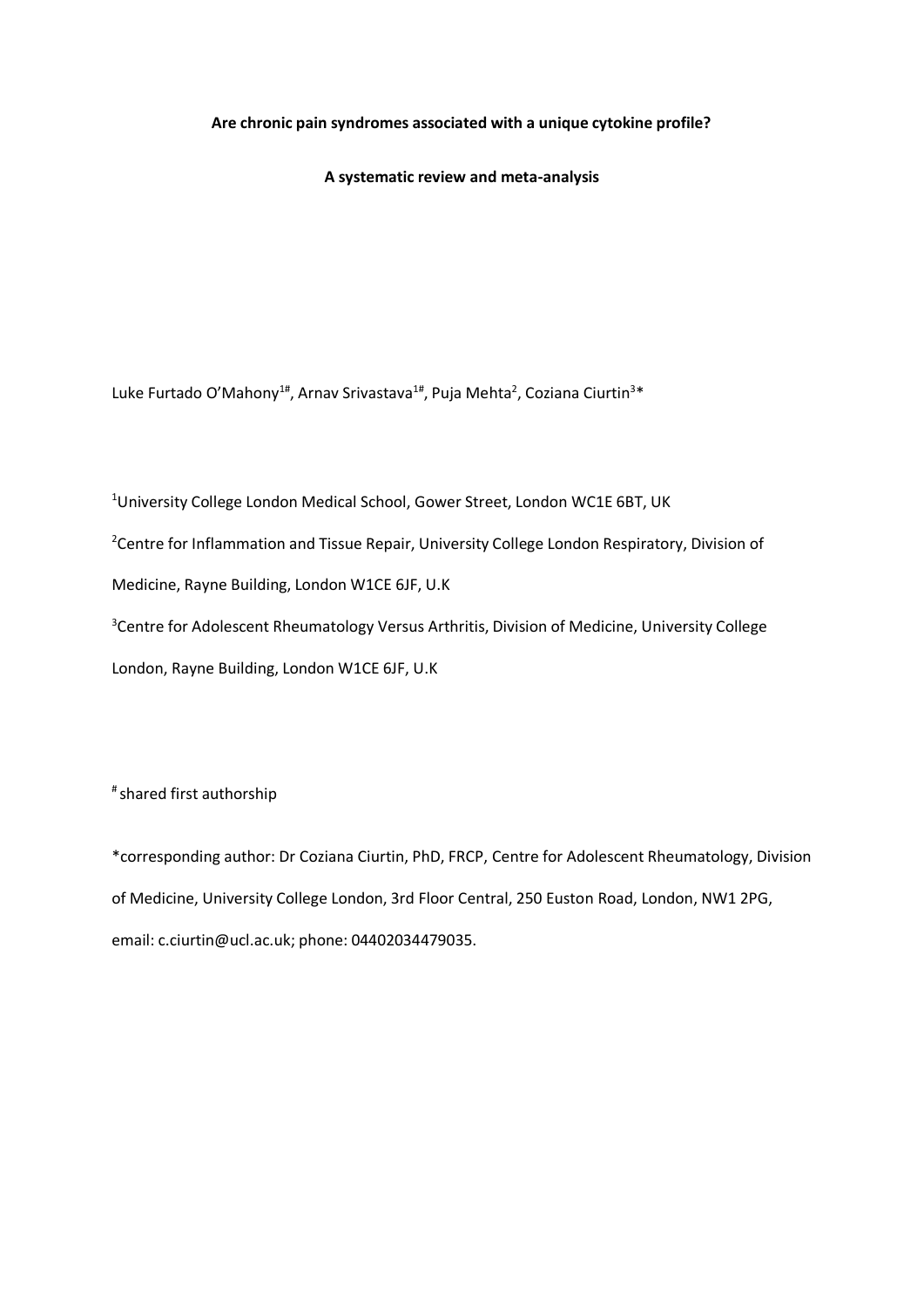#### **ABSTRACT**

### **Background**

The aetiology of primary chronic pain syndromes (CPS) is highly disputed. One theory suggests that pain sensation is due to a pro-inflammatory cytokine milieu leading to excessive nociceptive activation. We performed a systematic review and meta-analysis aiming to assess differences in circulating cytokines levels in CPS patients versus healthy controls (HC).

### **Methods**

Human studies published in English from the PubMed and MEDLINE/Scopus and Cochrane databases were systematically searched from inception up to January 2020. We included full text cross-sectional or longitudinal studies with baseline cytokine measurements, reporting differences in circulating cytokine levels between CPS patients and HC. We excluded animal studies and human studies of patients with CPS and underlying organic pathology. Quality assessment was completed using a modified version of the Newcastle-Ottawa Scale. Random-effects meta-analysis models were used to report pooled effects and 95% CIs. This study is registered with PROSPERO, registration number: CRD42020193774

# **Findings**

Our initial search yielded 324 papers, and identified 36 studies (3229 participants) eligible for systematic review and 26 studies (2048 participants) suitable for meta-analysis. The systematic analysis revealed reproducible findings supporting different trends of cytokine levels when CPS patients were compared to HC, with the exception of the chemokine eotaxin, which was consistently raised in CPS. Meta-analysis showed significantly increased tumour necrosis factor alpha (TNF- $\alpha$ ) (SMD=0.39, p=0.0009, 95%CI=0.16-0.63, p<0.001; I<sup>2</sup>=70%, Q<sup>2</sup> p<0.001), interleukin (IL)-6 (SMD=0.15,  $p=0.037$ , %95CI=0.01-0.28;  $l^2=34\%$ ,  $Q^2$   $p=0.08$ ), IL-